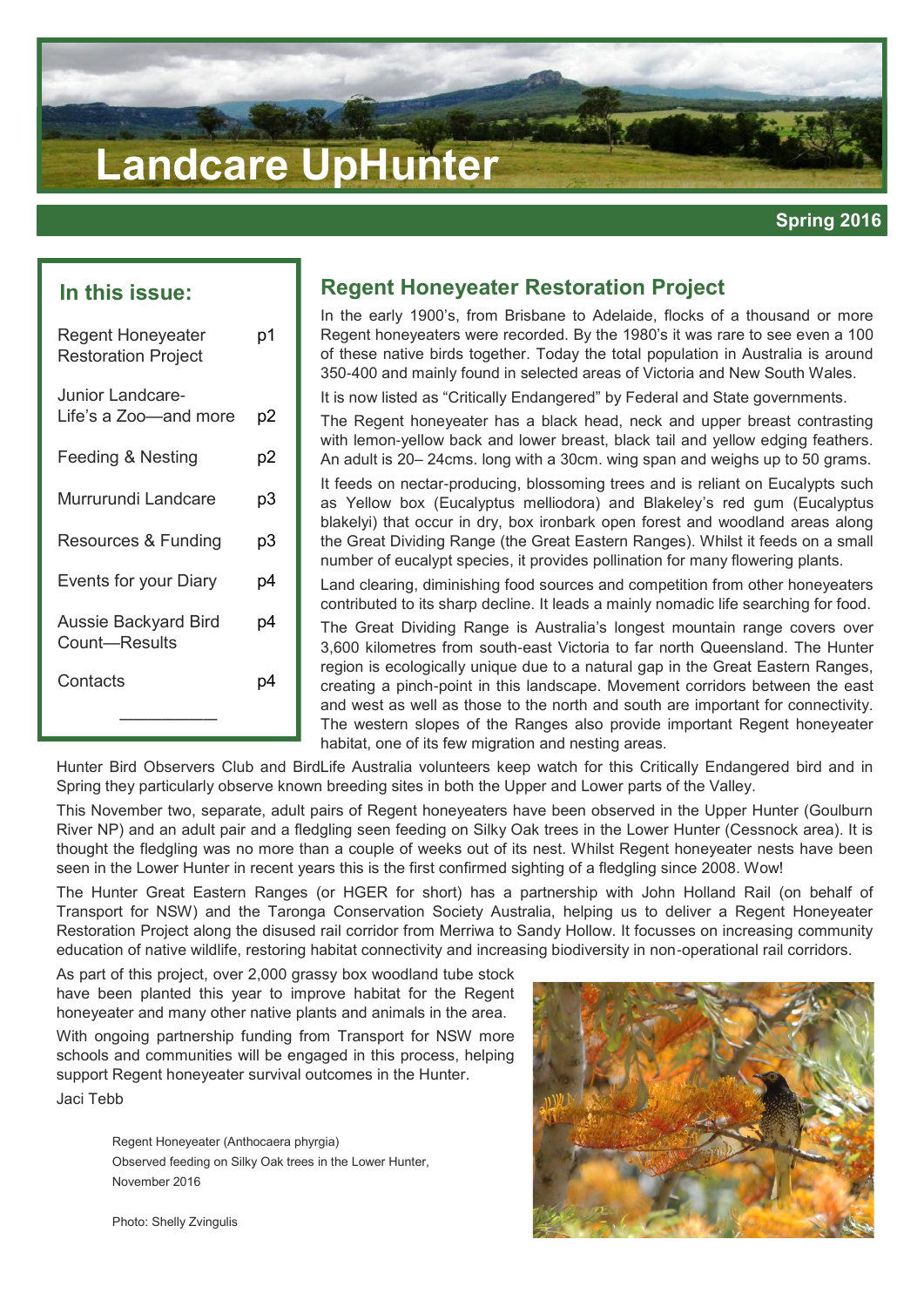# **Life's a Zoo - and more**

As part of its Regent Honeyeater Restoration project, staff from the Hunter Great Eastern Ranges, John Holland and Taronga Zoo, held a one-day workshop for primary school students from Merriwa Central and Sandy Hollow. The workshop aimed to develop students understanding of locally occurring, threatened native species and to increase their commitment to the protection of the natural environment.

Completing general bird surveys, learning about seed identification and propagation, planting trees in school grounds, working on environmental plans to present at school, families and community were all part of this very hands-on day.

Imagine everyone's delight when the Taronga Zoomobile arrived. What a really 'wild' drawcard! Students got up close and personal with native fauna like echidna, ring-tailed possum, frogs and shingleback lizard (teachers loved it too).

Children learnt about the behaviours of these native animals, their habitats and how they are cared for in the Zoo. They learnt that whilst it is most important to see these animals surviving in the wild, the Zoo provides the opportunity to help educate many more boys and girls just like them about the animals and how to protect them in the wild.

The spikes of the Echidna required a careful pat in the right direction whilst the rough scales of the Shingle-back lizard had many a Childs' face screwed up but eager to touch this animal out of fascination. The Green tree frogs' bright colours were a real hit too. No doubt many children went home wishing they too could be a zookeeper one day.

After all the excitement of a day in school learning about their local wildlife, the children were ecstatic to participate in an excursion a week later, at the two-hectare restoration site along the disused rail corridor at Gungal. Students planted over 300 trees at the site helping to create Regent Honeyeater habitat. Blakely's red gum, Rough-barked apple and Yellow box were some of the blossoming trees planted. Located between the Goulburn River National Park and Manobalai Nature Reserve this site creates a 'stepping stone' for improving wildlife movement in the area.

We had an awesome morning, with a barbecue back at Sandy Hollow school to feed appetites after all the hard work.

In 2017, more schools in the Upper Hunter will be given the opportunity to participate in Regent Honeyeater workshops and planting days to increase the food sources and habitat for the Regent honeyeater and other animals. Jaci Tebb



# **Feeding & Nesting**

We have more than 60 different types of honeyeaters in Australia. They come in different sizes, shapes and colours. How many species of honeyeaters do you know and how many can you find in books, on the internet or on an app?

Honeyeaters look for soft material to line their nest. Some are happy to use flowers or feathers but the White-eared honeyeater picks fur from other wildlife—possums, wallabies, kangaroos or koalas even while they are sleeping.

Have you seen birds picking fur from animals? If you get the chance (especially in Spring or Summer) watch the next kangaroo you see sound asleep. You might see a honeyeater filling its beak with fur before flying off to line their nest.

A honeyeater has a beak and tongue specially designed to get nectar from plants. Nectar is a sweet liquid in a flower that gives honeyeaters energy to help it grow and survive. Their tongue is brush-tipped so that they can scoop up the nectar from inside a flower. Regent honeyeaters live mainly on nectar but occasionally eat insects or even spiders but the White-eared honeyeater eats insects mostly but also takes sap (liquid) from trees already damaged by insects.

What are the differences between a White-throated honeyeater, a Black-chinned honeyeater and a Brown-headed honeyeater? Can they all be found in the Hunter Valley? Have a look on the [birdlife.org.au](http://birdlife.org.au/) website for some answers.

Ruth Hardy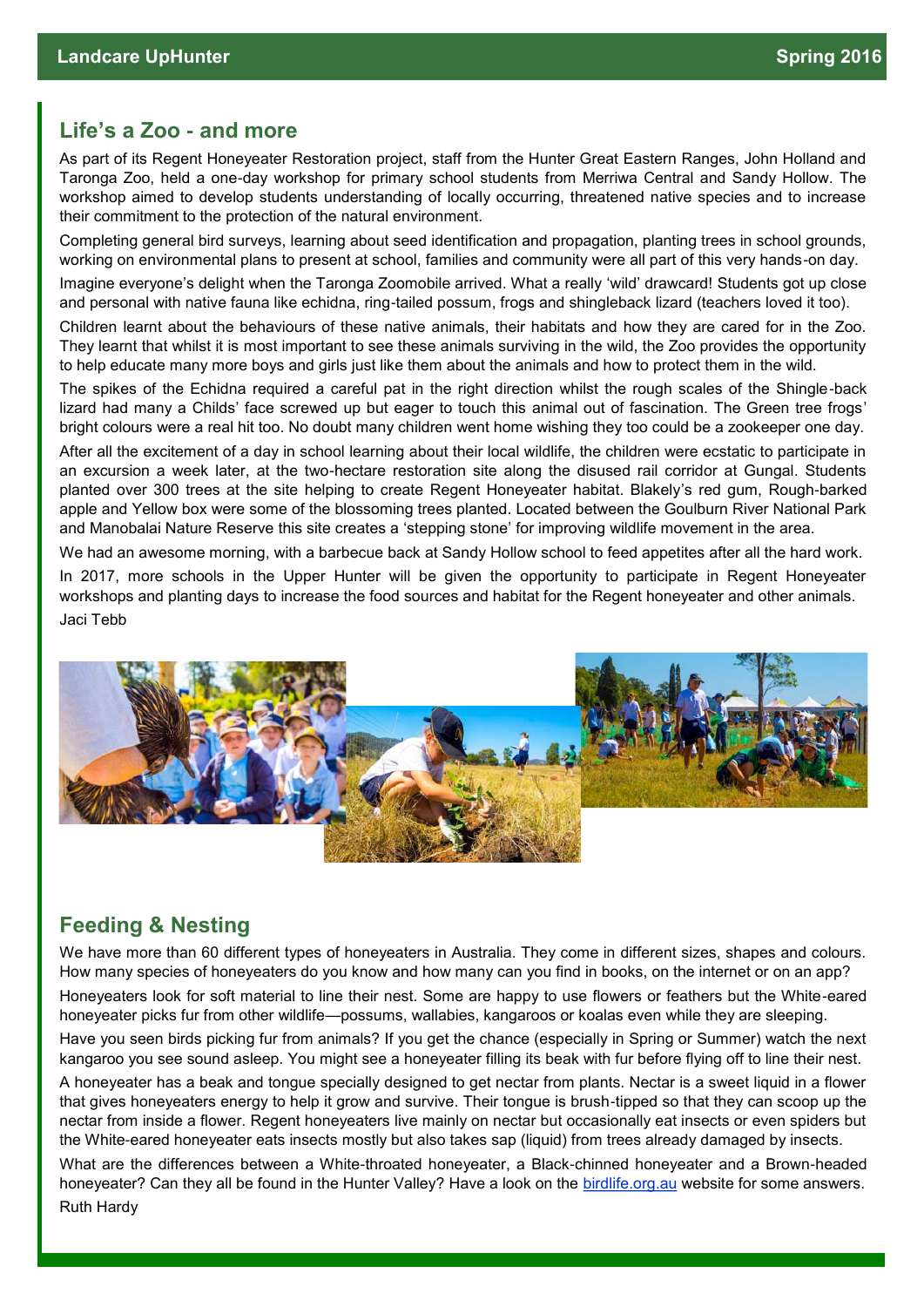# **Murrurundi Landcare Group**

For over 20 years Murrurundi Landcare Group have been working to restore native on-ground and riparian habitat around their town. On the 1st and 3rd Sunday of each month our Pages River Warriors volunteers meet at Wilson Memorial Oval to clear weeds and scrub, trim trees and plant native tube stock along the Pages River and the Oval.

Removing Privet has been a long-term endeavour and one we are finally seeing is showing significant results. We cut the Privet at above ground level, paint the stump and wait until it is fairly easy and ready to remove stump and roots.

This year we have been able to plant in some of the old, cleared Privet areas. Natives like Hickory Wattle (Acacia implexa), Forest redgum (Eucalyptus tereticornis) and other Acacia and Eucalypt species have gone in the ground. Along the riverbank, by the Oval, Spiny mat rush tube stock (Lomandra longifolia) have been planted to increase the native vegetation cover, provide stabilisation to this section of the Pages River and to decrease soil erosion.

Sandy Archibold





## **Resources**

**Frog & Tadpole Study Group of NSW** - you can access their website for information at<http://www.fats.org.au/>

**LandSmart app for sustainable property management:** Information for landholders/managers (particularly city -based landholders with rural properties - smart management practices, looking after land sustainably and responsibly. Access expert advice, resources, information from your smartphone. <http://landsmart.lls.nsw.gov.au/>

**National standards for ecological restoration:** Society for Ecological Restoration Australasia has published national standards to increase the likelihood of successful restoration. Relevant for minimally resourced community projects to large-scale industry and government projects. <http://www.seraustralasia.com/standards/contents.html>

**National Biosecurity Act 2016:** This has replaced the Quarantine Act 1908. Co-administered by Ministers of Agriculture, Water Resources and Health. [http://agriculture.gov.au/biosecurity/legislation/new](http://agriculture.gov.au/biosecurity/legislation/new-biosecurity-legislation)-biosecurity-legislation

**Teabag decomposition research:** The EU Soil Data Centre is seeking citizen scientists around the world to bury teabags as part of its research to measure rates of plant decomposition globally. Find out about how you can participate at [http://esdac.jrc.ec.europa.eu/networkcooperations/tea](http://esdac.jrc.ec.europa.eu/networkcooperations/tea-bag-index)-bag-index

**Climate Smart Agriculture Guide:** Provides detailed guidance on planning/finance and worldwide case studies. Website developed by the CGIAR Research Program on Climate Change, Agriculture and Food Security with contributions from World Bank experts, CGIAR and many other institutions work on these issues [http://csa.guide](http://cgiar.us2.list-manage.com/track/click?u=08ae10c64755d59976763ea1f&id=dcede87471&e=fb041e20d0)

**Key to drought resistant trees:** US study that found trees most resistant to drought are those that are better at withstanding stress to the water transport system carrying water from roots to the crown. Water inches up the xylem to replace water evaporating from the leaf surface. When water is scarce, trees have to pull much harder on the water in the xylem, which allows air bubbles to infiltrate. Bubbles cause blockages, or embolisms, that clog the pipes the way a blood clot blocks flow through an artery. Go to <https://www.sciencedaily.com/releases/2016/04/160418161353.htm>

### **Funding**

Farming Together—\$14.9 million initiative for primary producers and processors to collaborate and claim marketplace power, building financial and social sustainability. Provides farmers with free one-on-one consultation, opportunity to create collaborative groups and product research and development assistance. Go to [www.farmingtogether.com.au](https://farmingtogether.com.au/)

The Community Grants Hub (on behalf of the Department of Social Services) - Volunteer Grants Program to support the efforts of Australia's volunteers. Small grants \$1,000 to 5,000 including for equipment, volunteer training, general operating and fuel costs. Applications close 20th December. Go to [https://www.communitygrants.gov.au/grants/](https://www.communitygrants.gov.au/grants/volunteer-grants-2016) [volunteer](https://www.communitygrants.gov.au/grants/volunteer-grants-2016)-grants-2016